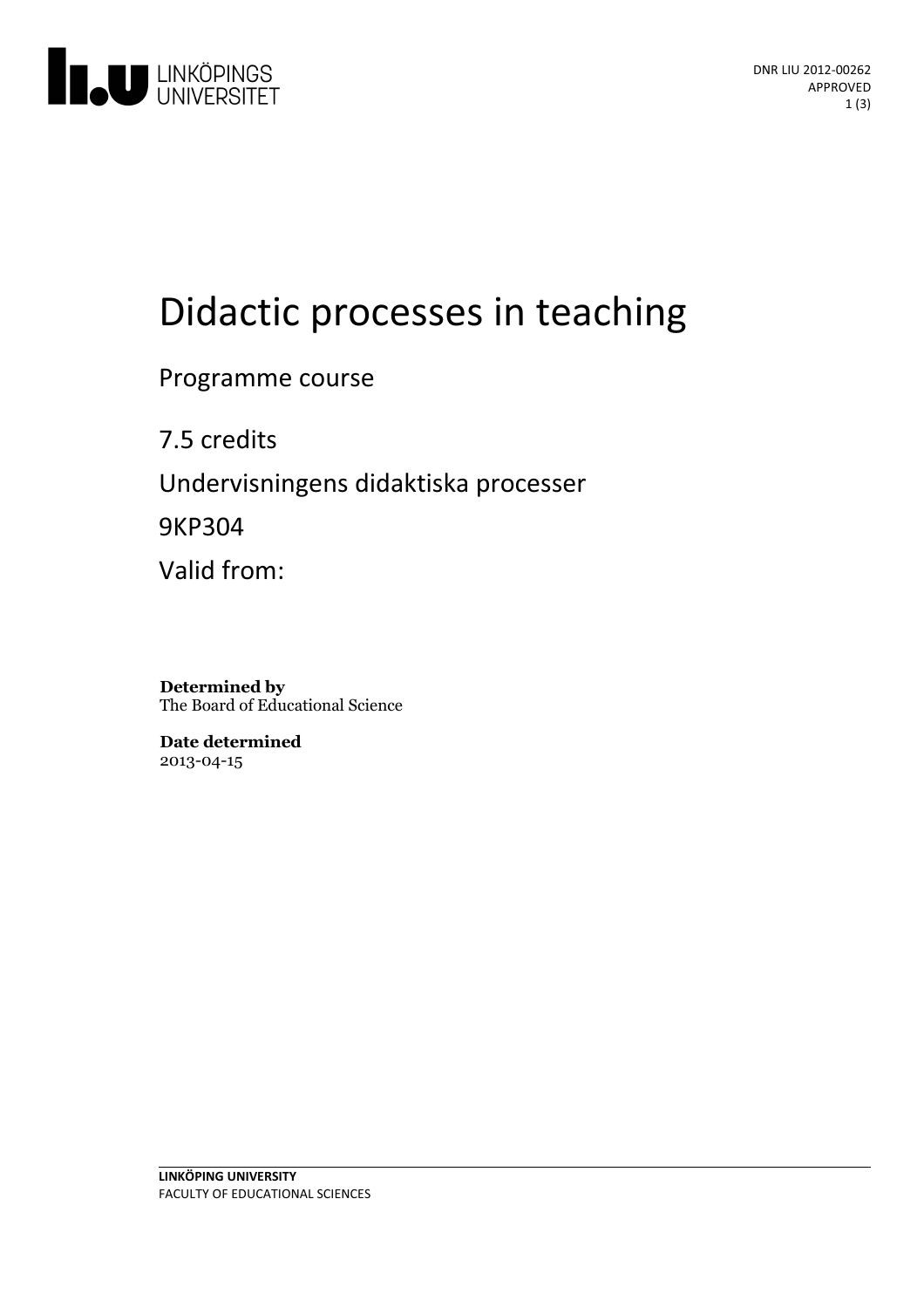Main field of study **Didactics** 

Course level

First cycle

#### Advancement level

 $G<sub>2</sub>X$ 

## Course offered for

- Complementary Educational Programme Secondary School Teacher Programme - Upper Secondary
- Complementary Educational Programme Secondary School Teacher Programme - Years 7-9
- VAL II -Professional Qualification Course for Teachers
- Foreign teacher training, ULV

## Examination

Students failing an exam covering either the entire course or part of the course two times are entitled to have a new examiner appointed for the reexamination.

Students who have passed an examination may not retake it in order to improve

Applies to all courses regardless of grading scale.

Students failing an exam covering either the entire course or part of the course two times are entitled to have a new examiner appointed for the reexamination.

If the course has a three-graded grading scale (U - VG), following applies:

Students who have passed an examination may not retake it in order to improve their grades.

If the course is a VfU course, the following applies:

Examination of applied social and didactic abilities is limited to three (3) occasions.

#### Grades

Three-grade scale, U, G, VG